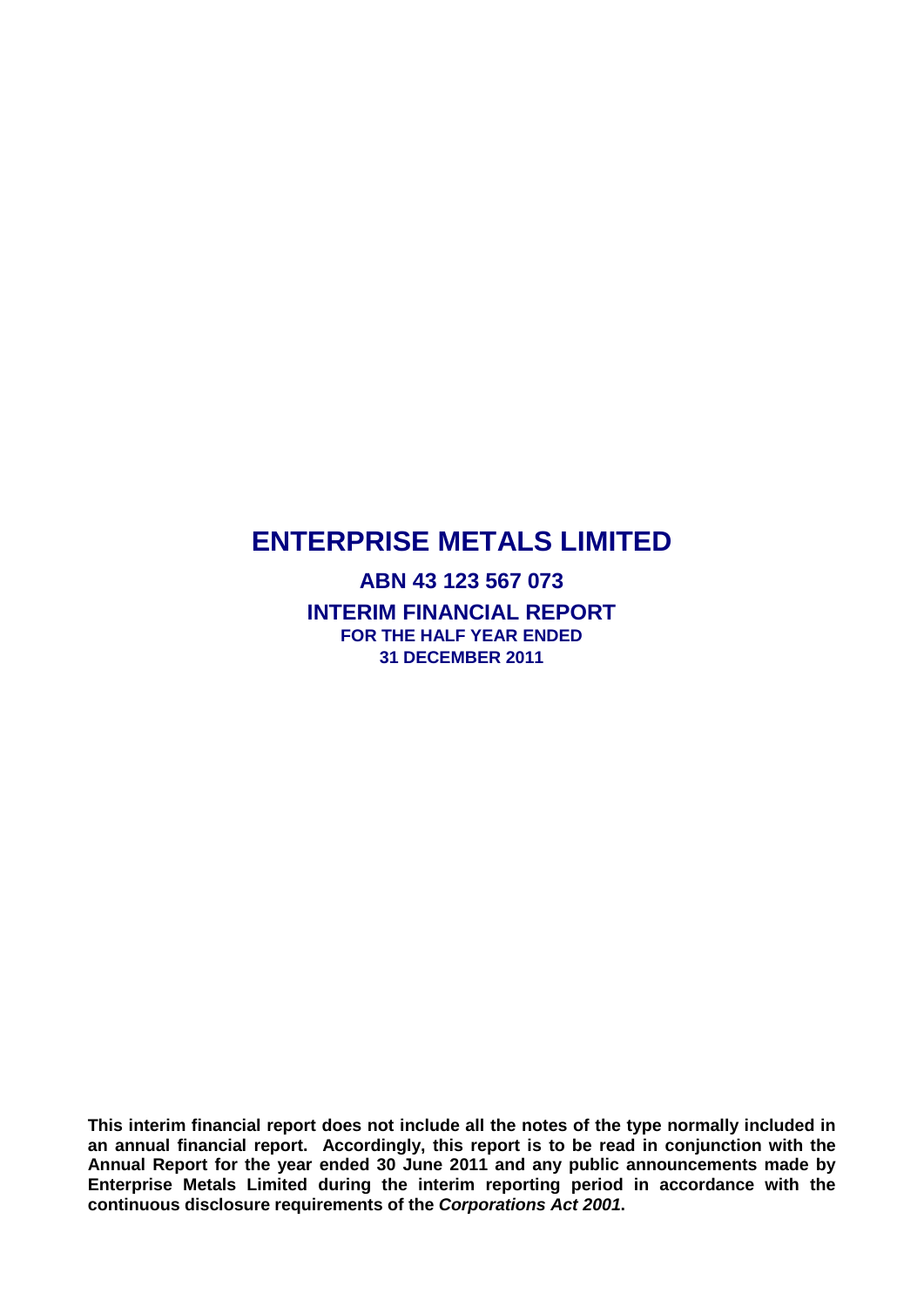#### **31 DECEMBER 2011**

| <b>Contents</b>                                           |    |
|-----------------------------------------------------------|----|
|                                                           |    |
| <b>DIRECTORS' REPORT</b>                                  | 3  |
| <b>AUDITOR'S INDEPENDENCE DECLARATION</b>                 | 7  |
| <b>CONSOLIDATED STATEMENT OF COMPREHENSIVE INCOME</b>     | 8  |
| <b>CONSOLIDATED STATEMENT OF FINANCIAL POSITION</b>       | 9  |
| <b>CONSOLIDATED STATEMENT OF CHANGES IN EQUITY</b>        | 10 |
| <b>CONSOLIDATED STATEMENT OF CASH FLOWS</b>               | 11 |
| NOTES TO THE CONSOLIDATED FINANCIAL STATEMENTS            | 12 |
| <b>DIRECTORS' DECLARATION</b>                             | 14 |
| <b>INDEPENDENT AUDITOR'S REVIEW REPORT TO THE MEMBERS</b> | 15 |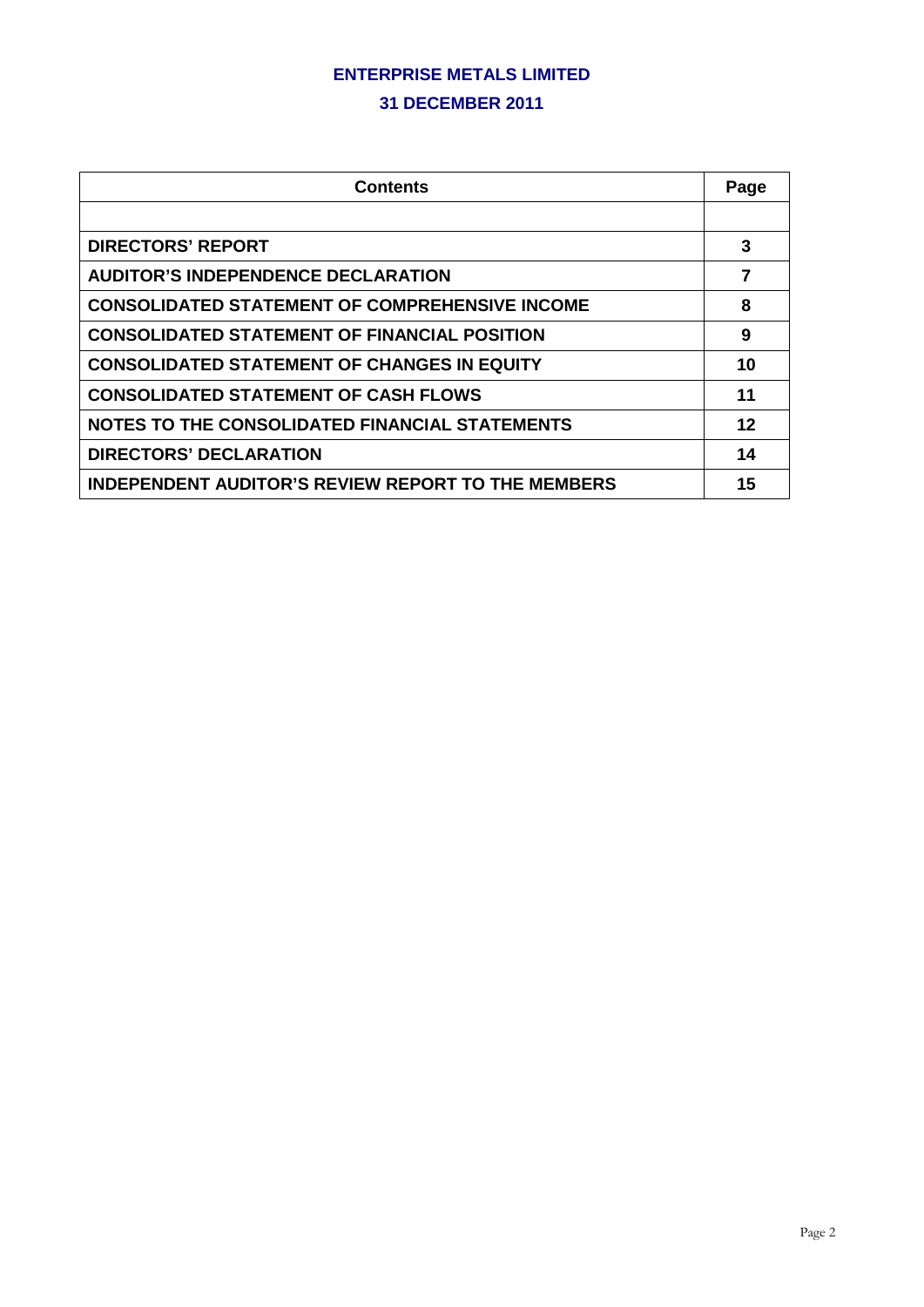#### **31 DECEMBER 2011**

## **DIRECTORS' REPORT**

Your directors submit their report on the consolidated entity consisting of Enterprise Metals Limited and the entities it controlled at the end of, or during, the half-year ended 31 December 2011.

## **DIRECTORS**

The names of the directors who held office during or since the end of the half-year are:

| Dr Jingbin Wang       | appointed 13 July 2011                               |
|-----------------------|------------------------------------------------------|
| Dermot Ryan           |                                                      |
| <b>Bruce Hawley</b>   |                                                      |
| Paul Larsen           |                                                      |
| Ann Mao               | appointed 13 July 2011                               |
| Dr Zhen Huang         | appointed 13 July 2011                               |
| Paul Hallam           | appointed 15 November 2011                           |
| <b>Dennis Wilkins</b> | appointed 14 July 2011 and resigned 15 November 2011 |

#### **REVIEW AND RESULTS OF OPERATIONS**

A summary of consolidated revenues and results for the half-year is set out below:

|                                       | 2011            |                | 2010            |            |
|---------------------------------------|-----------------|----------------|-----------------|------------|
|                                       | <b>Revenues</b> | <b>Results</b> | <b>Revenues</b> | Results    |
|                                       |                 |                |                 |            |
| Consolidated entity revenues and loss | 373,464         | (638, 339)     | 125,501         | (517, 860) |

## **CORPORATE**

- $\triangleright$  On 12<sup>th</sup> July 2011, the Company announced that it had received placement funds of \$12.4 million from SinoTech (Hong Kong) Corporation Limited under a Subscription Agreement dated 21<sup>st</sup> May 2011. The Company issued SinoTech 62 million ENT shares, and 20 million attaching options, with an exercise price of 25 cents within 2 years of date of grant.
- $\triangleright$  Subject to an Underwriting Agreement dated 21<sup>st</sup> May 2011, which completed with the receipt of the SinoTech placement funds, the Company issued 15 million options with an exercise price of 25 cents within 3 years of date of grant to Worldtex Capital Resources Limited and paid Worldtex a 2% underwriting fee (\$248,000 cash). Enterprise also paid a fee of 5% of the funds raised, and issued 20 million broker options with an exercise price of 25 cents within 3 years of date of grant, to Melbourne based adviser RI Capital Pty Ltd which facilitated the placement.
- $\geq$  On 13<sup>th</sup> July 2011 Dr Jingbin Wang and Dr Zhen Huang of SinoTech, Mrs Anna Mao of Worldtex and Mr Dennis Wilkins were appointed as non-executive directors of the Company. Subsequently on 1<sup>st</sup> August 2011 the Company announced that Dr Jingbin Wang had been elected non-executive Chairman of the Company and Mr Bruce Hawley had resigned from an executive role to take up a non-executive director role.
- $\geq$  On 15<sup>th</sup> November 2011, Mr Paul Hallam was appointed a non-executive Director of the Company. Coincident with Mr Hallam's appointment, Mr Dennis Wilkins resigned from his interim non-executive Director's role, which he has held since  $14<sup>th</sup>$  July 2011. Mr Wilkins is continues in the role of Company Secretary and CFO.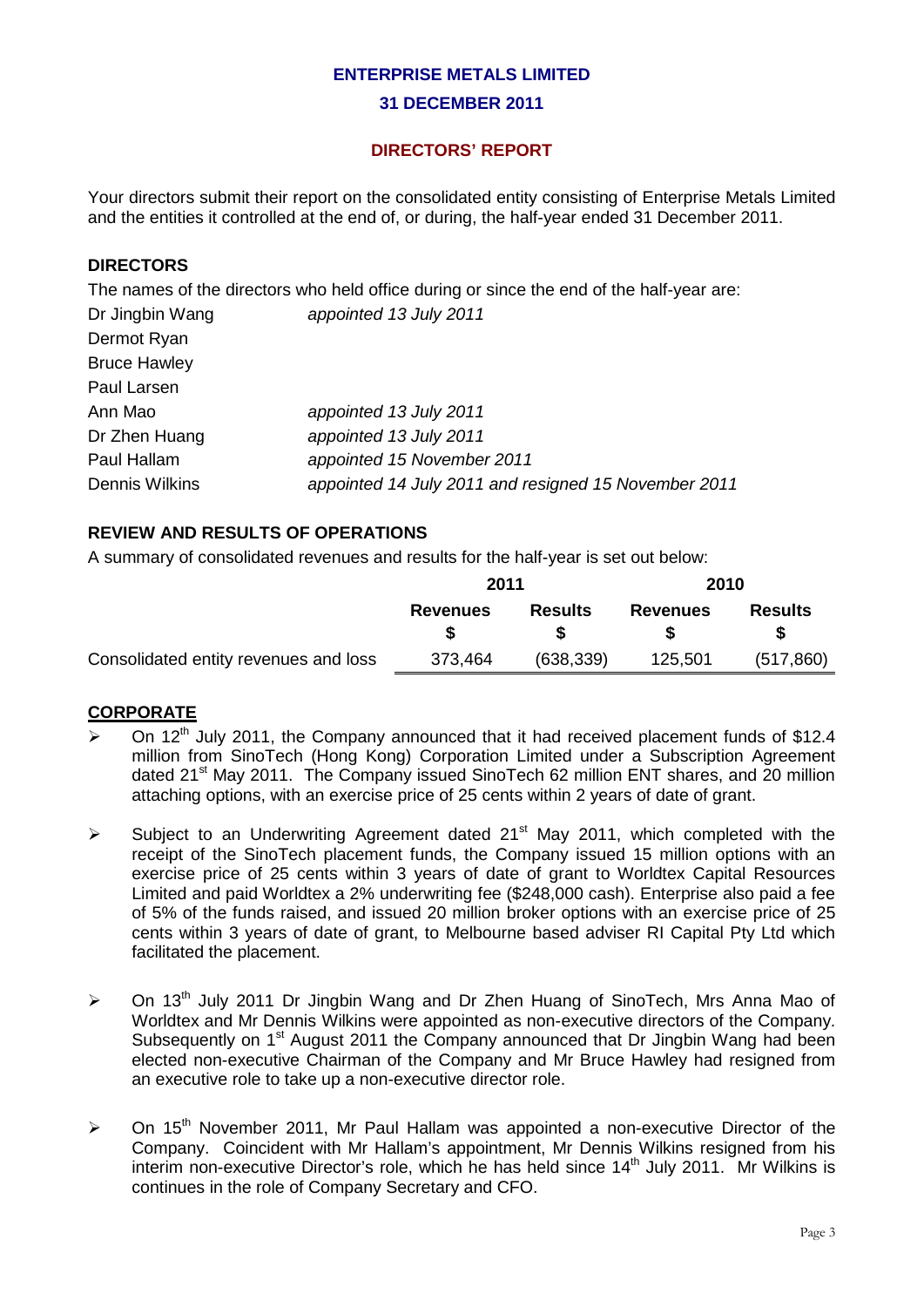#### **31 DECEMBER 2011**

#### **DIRECTORS' REPORT (continued)**

- $\triangleright$  On 21<sup>st</sup> November 2011, the Company held its Annual General Meeting (AGM) of Shareholders. The ordinary business included the receipt of financial statements of the Company for the year ended 30 June 2011, consisting of the Annual Financial Report, the Directors' Report and the Auditor's Report. All four Reports, including the Remuneration Report were approved by the Shareholders.
- $\triangleright$  Non-executive Directors Mr Bruce Hawley and Mr Paul Larsen, having retired as Directors of the Company in accordance with the Company's Constitution were re-elected as Directors of the Company at the AGM.
- $\triangleright$  A new Employee Share Option Plan was also approved by Shareholders in accordance with Listing Rule 7.2, Exception 9(b) which paves the way for the issue of Options under the Employee and Contractors Incentive Option plan known as the "*Employee Share Option Plan of Enterprise Metals Limited".*
- $\triangleright$  The Shareholders also approved an increase in the maximum aggregate remuneration payable to Directors as Directors' fees in any financial year to \$450,000 per year.
- $\triangleright$  On 31<sup>st</sup> October 2012, the Company's Annual Report for 2011 was dispatched to Shareholders.

#### **EXPLORATION**

The Company continued exploration activities on its iron ore, uranium and gold/base metals projects in Western Australia. Activities undertaken by the Company are summarised by project below:

#### **Iron Ore**

- At **Sylvania,** a heritage clearance survey was completed over proposed RC drill sites in the eastern portion of the Project, with no sites of significance identified. A second survey is required to clear the remaining drill sites in the west prior to the undertaking of RC drilling.
- At **Earaheedy**, the Company flew a detailed airborne magnetic and radiometric survey which has defined a series of major magnetic palaeochannels draining south from the outcropping BIF's of the Lee Steere Ranges, along the northern margin of the Proterozoic Earaheedy Basin. The Company considers that these channels have the potential to host substantial CID and/or detrital iron deposits (DID), similar to the Yandicoogina or Koodaideri deposits in the Hamersley Basin. An RC drilling programme (139 holes) targeting these channels has been planned but Government approval and heritage clearance is required prior to the commencement of drilling. The Project is  $1,056$  km<sup>2</sup> in area and is located 300 km southeast of the town of Newman.
- At **Burracoppin**, magnetic targets believed to be concealed Banded Iron Formation (BIF) have been targeted for RC drilling. Negotiations with landowners are underway for access for drilling.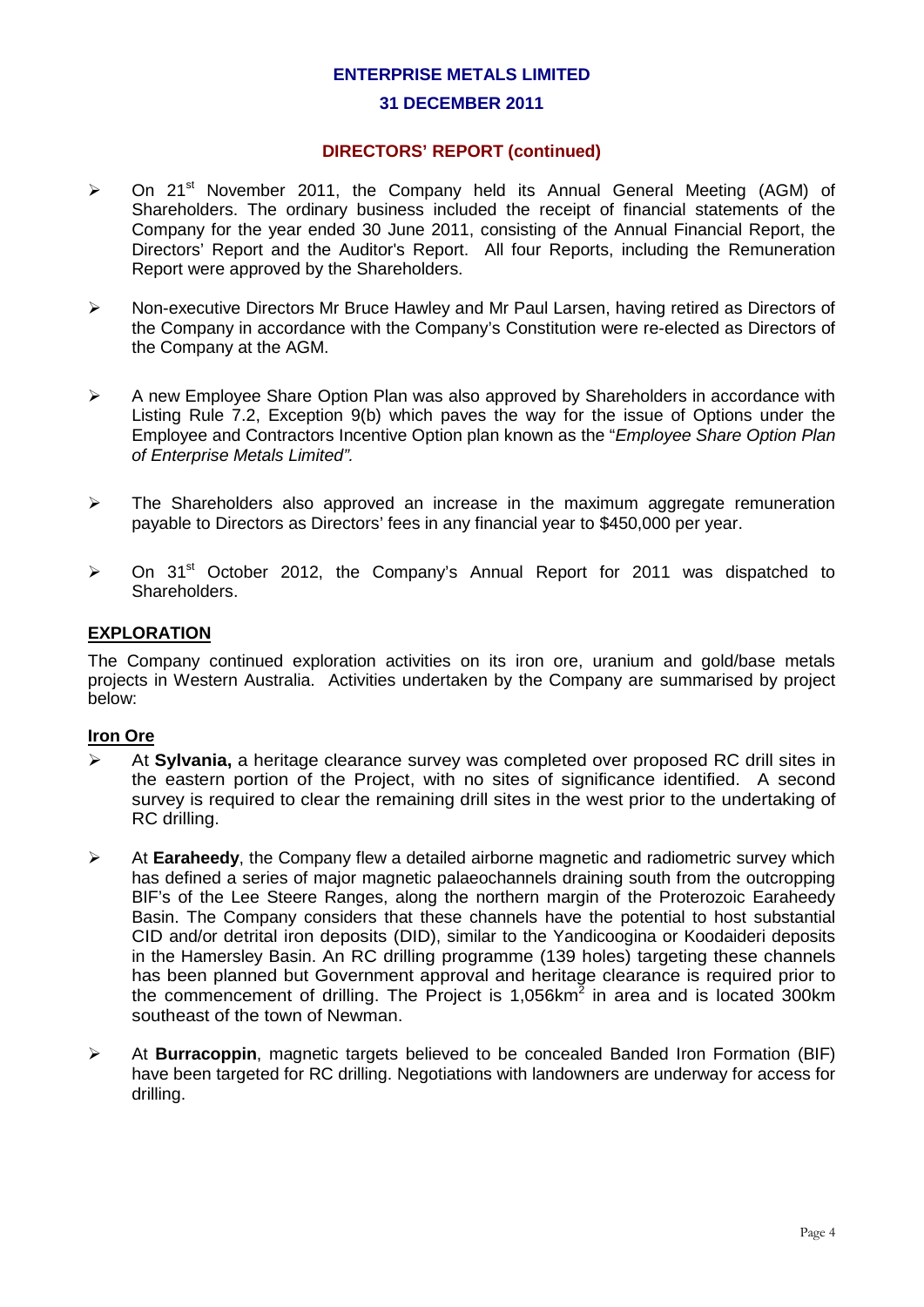#### **31 DECEMBER 2011**

#### **DIRECTORS' REPORT (continued)**

#### **Uranium**

- At **Yalgoo**, the Company flew a detailed airborne magnetic and radiometric survey over  $721 \text{km}^2$  of additional tenements it had acquired in 2011. The 2010 and 2011 surveys have now clearly identified two major uranium mineralised channels, the 7.5km long Muggaburna channel and the 30km long Salt Creek channel. The magnetic indicates that greenstone lithologies may be more extensive than previously thought, and the gold potential of these areas has been greatly enhanced by the surveys. Government approval has been received for an aircore drilling program, and a heritage clearance survey was successfully completed over the proposed drill sites. The Company was awarded a grant of \$20,000 from the WA Government to assist with the cost of the drill testing the uranium anomalies.
- At **Byro**, the Company flew a detailed airborne magnetic and radiometric survey over its southernmost Byro tenement which has identified significant uranium anomalism associated with calcrete on the margin of Wooleen Lake. The Project is considered prospective for sandstone hosted and calcrete uranium as well as base metal/gold mineralization. The Company was awarded a grant of \$120,000 from the WA Government to assist for RC drilling testing of these uranium targets. The Project is approximately  $1,117km^2$  in area, and is located 250 km northeast of the town of Geraldton.
- At **Ponton**, the Company lodged five new uranium exploration licence applications over the confluence of Lake Rebecca, Lake Yindana and the Ponton Rivers on the southeast margin of the Archaean Yilgarn Craton, some 135km east of Kalgoorlie. The five new tenements cover a total area of  $1,240$ km<sup>2</sup>.

#### **Gold and Base Metals**

- At **Doolgunna**, the Company completed a drilling programme (31 holes for 5,049m) to test three coincident IP and elevated coincident multi-element surface geochemical anomalies in Narracoota Formation volcanics and associated sediments. RC drillhole DGRC007, returned 8m @ 1.01% Cu, 1.6g/t Ag and 16.5 ppm Bi from 144m while testing an IP anomaly in close proximity to the interpreted position of the Goodin Fault. The copper occurs as disseminated chalcocite hosted in fresh volcanics with associated quartz veining. The Project is chalcocite hosted in fresh volcanics with associated quartz veining. considered to have potential for volcanogenic massive sulphide (VMS) mineralisation similar to Sandfire Resources NL's De Grussa copper-gold deposit, and is located 100km northeast of the town of Meekatharra.
- At **Burracoppin**, the Company completed an initial RC drilling program (31 holes for 4,048m) to test a variety of airborne magnetic features which had returned elevated iron and/or gold or assays from surficial rockchip or soil sampling. Holes BURC001, BURC011, BURC026 and BURC028 intersected anomalous gold zones ranging from 4 - 24m at 0.1g/t to 0.4 g/t Au within quartz veined metabasalts. In addition, a number of these holes contained minor sulphides with elevated copper and tungsten, which is of interest as this association also occurs at the nearby 1.5 million ounce Edna May deposit.
- At **Darlot**, the Company has received approval from the Government for an RC drilling programme to test chargeable IP features down dip and beneath known gold mineralisation at the Withers Find and Little Yanbo workings. Previous drilling has intersected supergene gold in the saprolite zone, however this mineralisation is essentially untested by deeper drilling.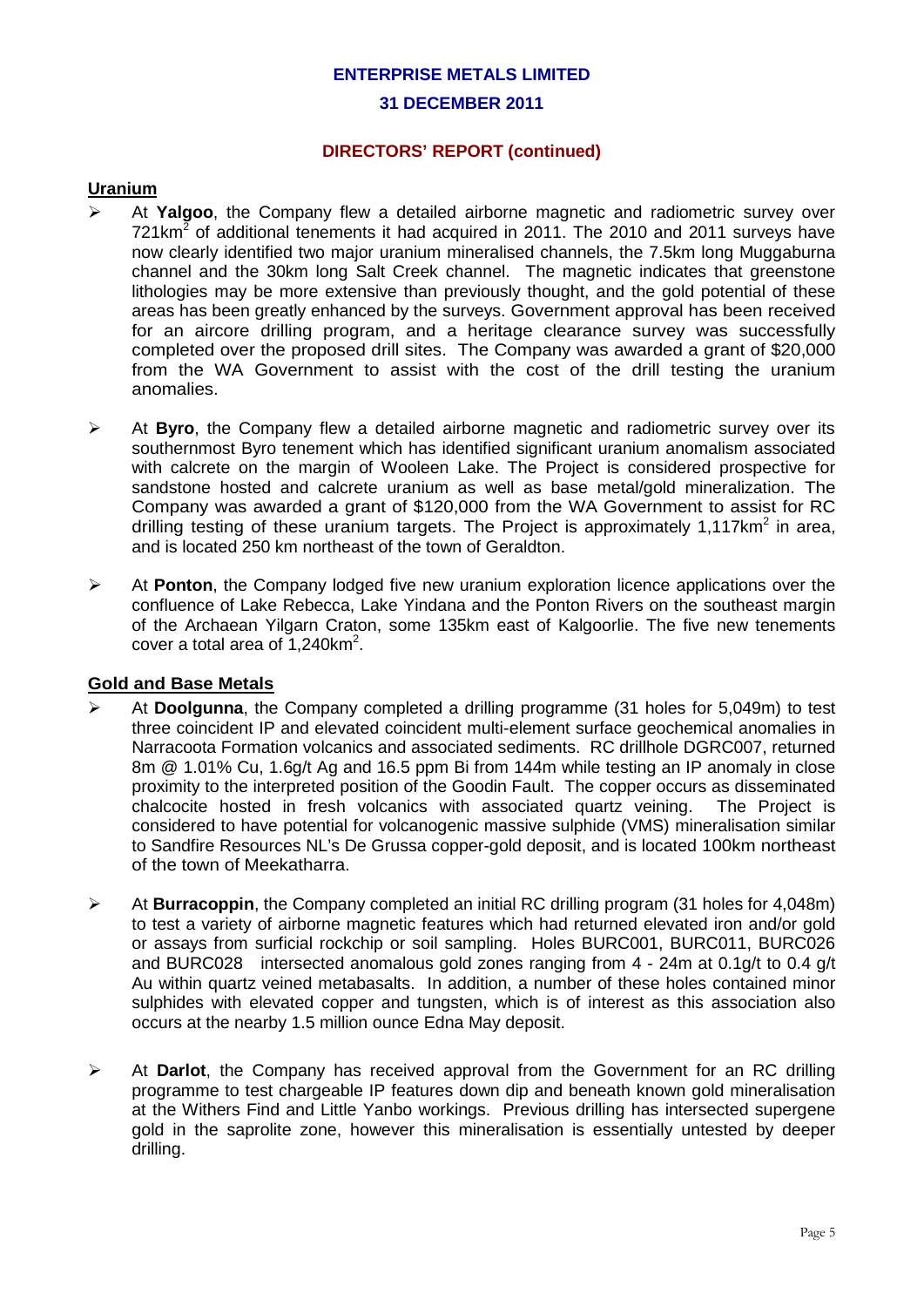#### **31 DECEMBER 2011**

## **DIRECTORS' REPORT (continued)**

- At **Fraser Range**, the Company commenced collecting calcrete and soil samples for low level gold and base metals analysis respectively. The Project, covering an area of 596 km<sup>2</sup>, sits at the contact between the Archaean Yilgarn Craton and the Proterozoic Albany-Fraser Orogen, and occupies a similar tectono-stratigraphic position to AngloGold's +5 million ounce Tropicana gold deposit.
- At **Wattagee**, two RC drillholes (total 348m) targeting known mineralised structures were completed at the Stockyard East Prospect. Anomalous gold intercepts (4m composite samples) include:

**STERC010** 4m @ 1.05g/t from 72m, and<br>**STERC011** 32m @ 0.62g/t from 80m **STERC011** 32m @ 0.62g/t from 80m Incl. 4m @ 1.07g/t from 80m and Incl. 4m @ 1.92g/t from 96m.

Further information as to the Company's exploration activities can be found in the Quarterly Reports located on the Company website.

*The information in this report that relates to Exploration Results has been compiled by Mr Dermot Ryan, who is a Fellow of the Australian Institute of Geoscientists, and a full time employee of geological consultancy Xserv Pty Ltd. Mr Ryan*  has sufficient relevant experience in the techniques being reported and styles of mineralisation and types of deposit *under consideration, and in the activity he is undertaking, to qualify as a Competent Person as defined in the 2004 Edition of the "Australian Code for Reporting of Exploration Results, Mineral Resources and Ore Reserves" (the JORC Code), and consents to the inclusion of the information in the form and context in which it appears*.

#### **AUDITOR'S INDEPENDENCE DECLARATION**

A copy of the auditor's independence declaration as required under section 307C of the *Corporations Act 2001* is set out on page 7.

This report is made in accordance with a resolution of directors.

#### **Dermot Ryan**

Managing Director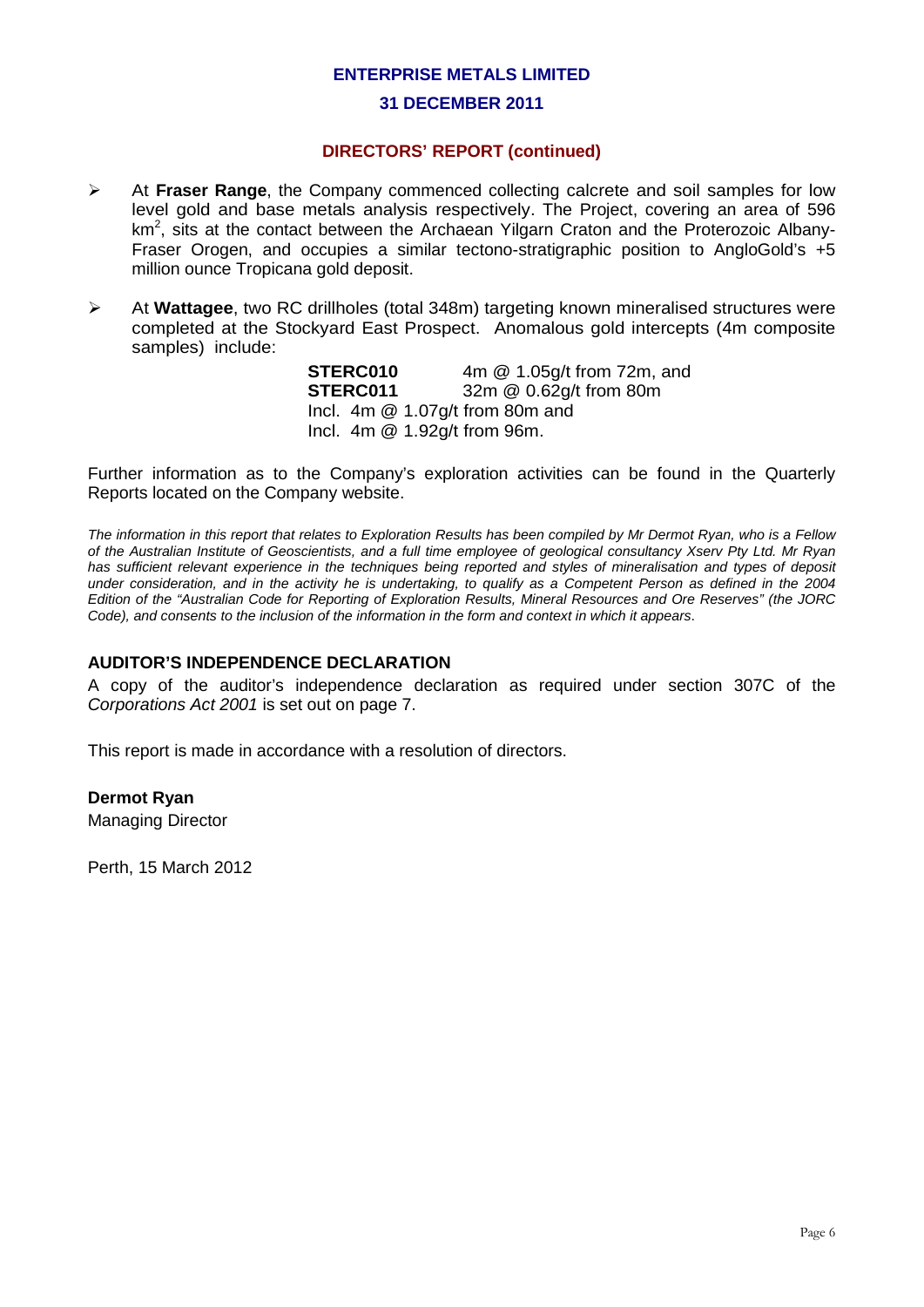

Grant Thornton Audit Pty Ltd ABN 94 269 609 023

10 Kings Park Road West Perth WA 6005 PO Box 570 West Perth WA 6872

**T** +61 8 9480 2000 **F** +61 8 9322 7787 **E** info.wa@au.gt.com **W** www.grantthornton.com.au

#### Auditor's Independence Declaration To The Directors of Enterprise Metals Limited

In accordance with the requirements of section 307C of the Corporations Act 2001, as lead auditor for the review of Enterprise Metals Limited for the half-year ended 31 December 2011, I declare that, to the best of my knowledge and belief, there have been:

- a no contraventions of the auditor independence requirements of the Corporations Act 2001 in relation to the review; and
- b no contraventions of any applicable code of professional conduct in relation to the review.

Grant Thombar

GRANT THORNTON AUDIT PTY LTD Chartered Accountants

Health.

C A Becker Partner - Audit & Assurance

Grant Thornton Australia Limited is a member firm within Grant Thornton International Ltd. Grant Thornton International Ltd and the member firms are not a worldwide partnership. Grant Thornton Australia Limited, together with its subsidiaries and related entities, delivers its services independently in Australia.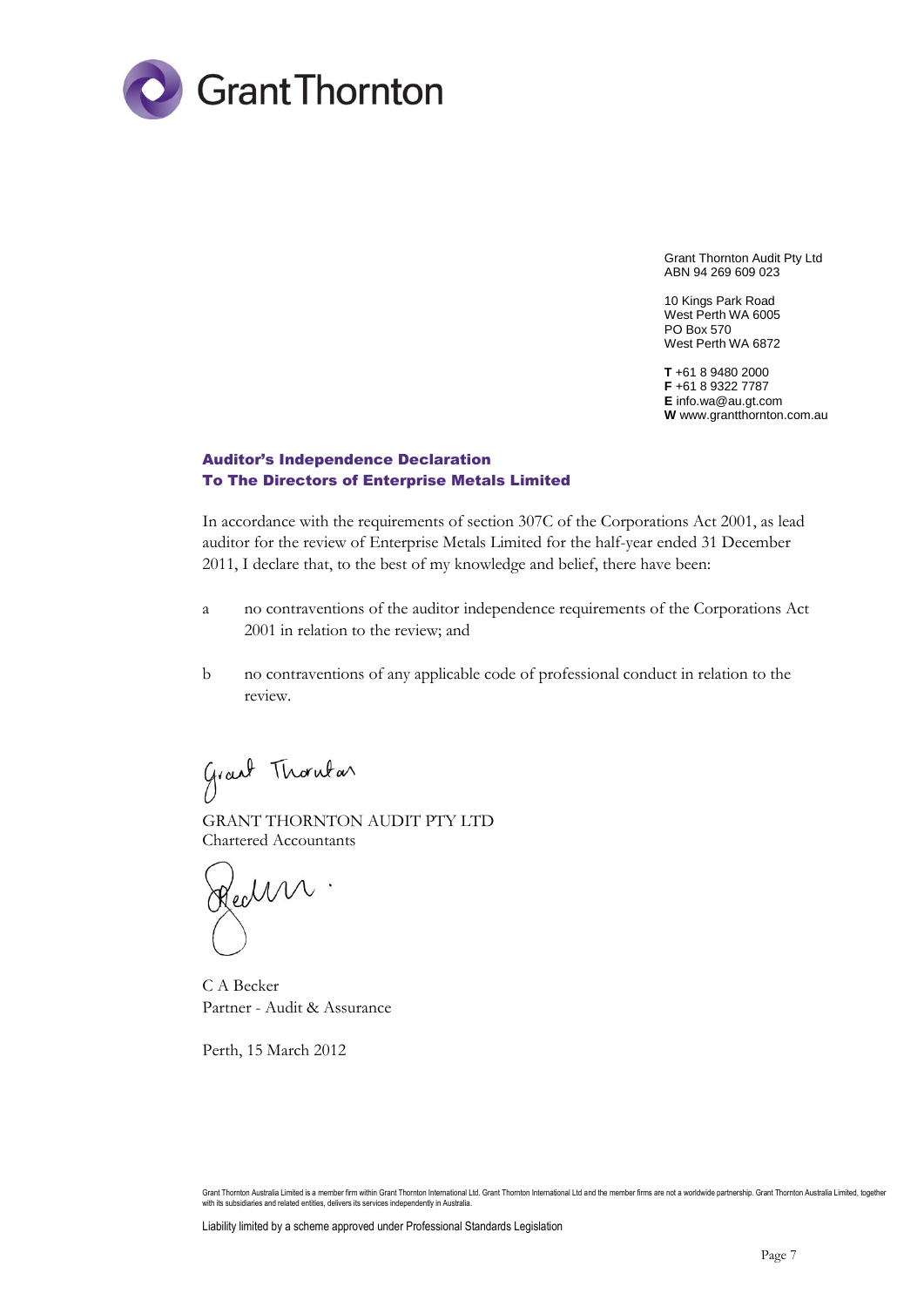## **CONSOLIDATED STATEMENT OF COMPREHENSIVE INCOME FOR THE HALF-YEAR ENDED 31 DECEMBER 2011**

|                                                                                                                         | Half-year  |            |  |
|-------------------------------------------------------------------------------------------------------------------------|------------|------------|--|
|                                                                                                                         | 2011       | 2010       |  |
|                                                                                                                         | \$         | \$         |  |
| <b>REVENUE</b>                                                                                                          |            |            |  |
| Interest received                                                                                                       | 368,391    | 33,235     |  |
| Other income                                                                                                            | 5,073      | 92,266     |  |
| <b>EXPENDITURE</b>                                                                                                      |            |            |  |
| Accounting and audit fees                                                                                               | (20, 189)  | (20, 962)  |  |
| Share registry and listing fees                                                                                         | (58, 401)  | (45,021)   |  |
| Employee benefits expense                                                                                               | (245, 667) | (111, 864) |  |
| Computers and software                                                                                                  | (1, 532)   | (1,603)    |  |
| Depreciation                                                                                                            | (25, 641)  | (14, 568)  |  |
| Insurance                                                                                                               | (9,891)    | (3,202)    |  |
| <b>Investor relations</b>                                                                                               | (21, 789)  | (2,386)    |  |
| Exploration and evaluation expenses not capitalised                                                                     |            | (31,000)   |  |
| Exploration and evaluation costs written off                                                                            | (534,000)  | (394, 610) |  |
| Legal fees                                                                                                              | (3,360)    |            |  |
| Office rent                                                                                                             | (7,669)    | (7, 370)   |  |
| Office equipment and supplies                                                                                           | (3, 482)   | (3,643)    |  |
| Travel and accommodation                                                                                                | (46, 461)  |            |  |
| Other expenses                                                                                                          | (33, 721)  | (5,904)    |  |
| <b>LOSS BEFORE INCOME TAX EXPENSE</b>                                                                                   | (638, 339) | (516, 632) |  |
| Income tax expense                                                                                                      |            | (1,228)    |  |
| <b>LOSS FOR THE HALF-YEAR</b>                                                                                           | (638, 339) | (517, 860) |  |
| OTHER COMPREHENSIVE INCOME, NET OF TAX                                                                                  |            |            |  |
| <b>TOTAL COMPREHENSIVE LOSS FOR THE PERIOD</b><br><b>ATTRIBUTABLE TO MEMBERS OF ENTERPRISE METALS</b><br><b>LIMITED</b> | (638, 339) | (517, 860) |  |
| Basic and diluted loss per share (cents per share)                                                                      | (0.32)     | (0.45)     |  |

The above consolidated statement of comprehensive income should be read in conjunction with the accompanying notes.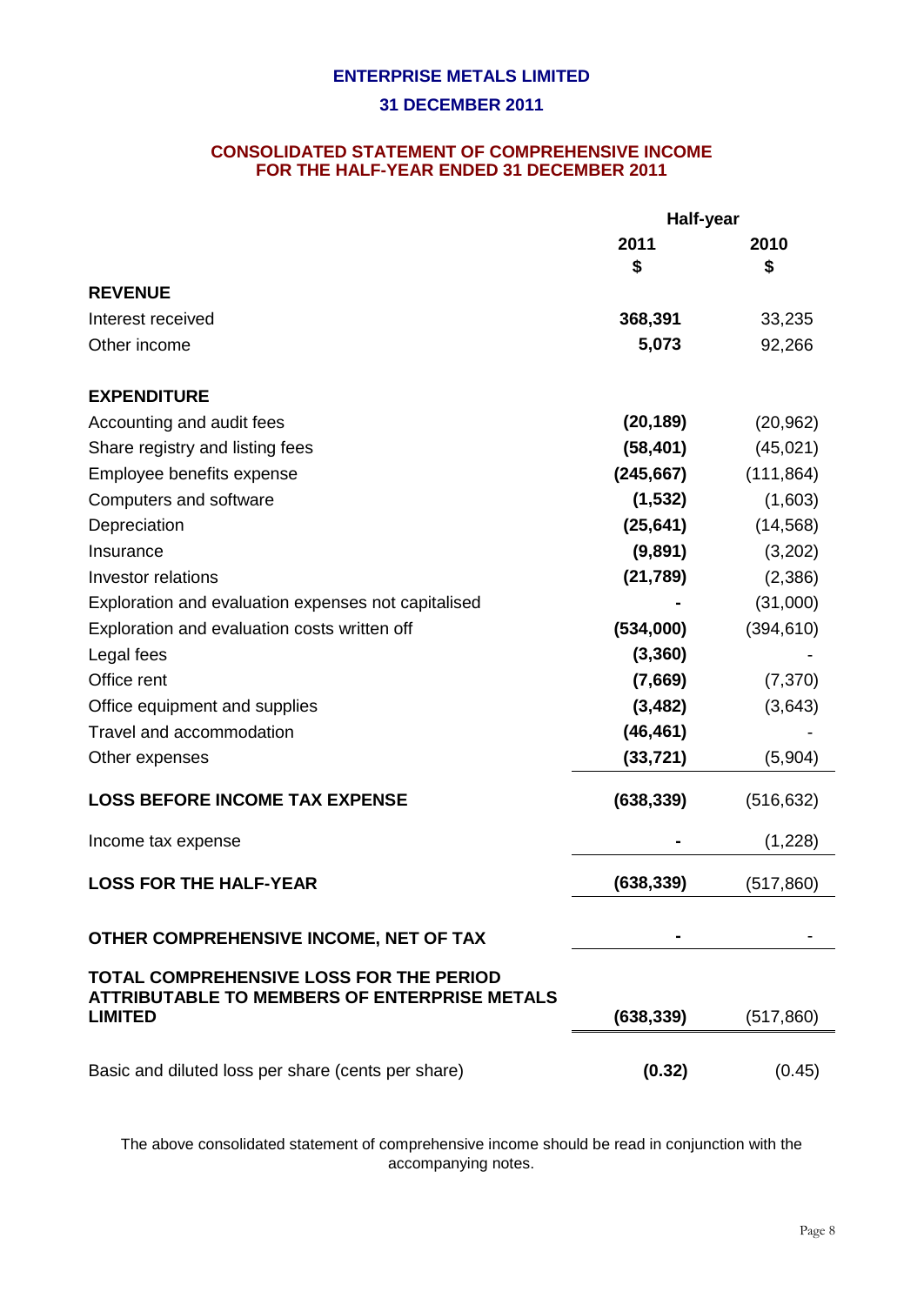## **31 DECEMBER 2011**

## **CONSOLIDATED STATEMENT OF FINANCIAL POSITION AS AT 31 DECEMBER 2011**

|                                  | 31 December   | 30 June       |
|----------------------------------|---------------|---------------|
|                                  | 2011          | 2011          |
|                                  | \$            | \$            |
| <b>CURRENT ASSETS</b>            |               |               |
| Cash and cash equivalents        | 11,485,423    | 2,839,508     |
| Trade and other receivables      | 311,301       | 165,232       |
| <b>TOTAL CURRENT ASSETS</b>      | 11,796,724    | 3,004,740     |
| <b>NON-CURRENT ASSETS</b>        |               |               |
| Plant and equipment              | 173,862       | 94,371        |
| Exploration and evaluation       | 18,664,634    | 16,597,534    |
| Other financial assets           | 393           | 393           |
| TOTAL NON-CURRENT ASSSETS        | 18,838,889    | 16,692,298    |
| <b>TOTAL ASSETS</b>              | 30,635,613    | 19,697,038    |
| <b>CURRENT LIABILITIES</b>       |               |               |
| Trade and other payables         | 266,503       | 252,088       |
| <b>TOTAL CURRENT LIABILITIES</b> | 266,503       | 252,088       |
| <b>TOTAL LIABILITIES</b>         | 266,503       | 252,088       |
| <b>NET ASSETS</b>                | 30,369,110    | 19,444,950    |
| <b>EQUITY</b>                    |               |               |
| Issued capital                   | 30,081,867    | 23,058,868    |
| Options reserve                  | 5,416,650     | 877,150       |
| <b>Accumulated losses</b>        | (5, 129, 407) | (4, 491, 068) |
| <b>TOTAL EQUITY</b>              | 30,369,110    | 19,444,950    |
|                                  |               |               |

The above consolidated statement of financial position should be read in conjunction with the accompanying notes.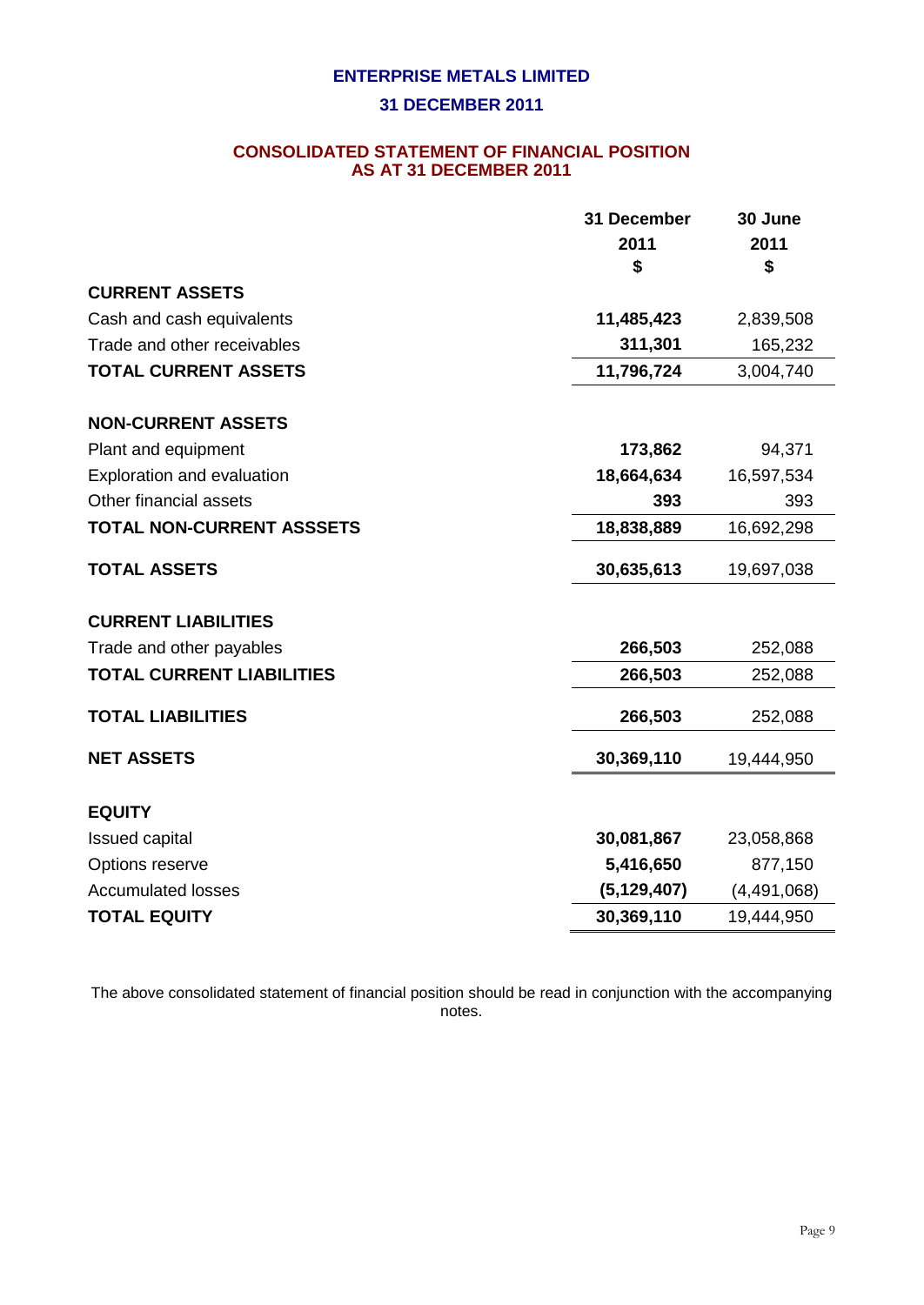## **CONSOLIDATED STATEMENT OF CHANGES IN EQUITY FOR THE HALF-YEAR ENDED 31 DECEMBER 2011**

|                                                      | <b>Issued</b><br><b>Capital</b> | <b>Options</b><br><b>Reserve</b> | <b>Accumulated</b><br><b>Losses</b> | <b>Total</b> |
|------------------------------------------------------|---------------------------------|----------------------------------|-------------------------------------|--------------|
|                                                      | \$                              | \$                               | \$                                  | \$           |
| <b>BALANCE AT 1 JULY 2010</b>                        | 17,637,267                      | 877,150                          | (1,517,437)                         | 16,996,980   |
| Loss for the half-year                               |                                 |                                  | (517, 860)                          | (517, 860)   |
| <b>TOTAL COMPREHENSIVE LOSS</b>                      |                                 |                                  | (517, 860)                          | (517, 860)   |
| TRANSACTIONS WITH OWNERS IN THEIR CAPACITY AS OWNERS |                                 |                                  |                                     |              |
| Shares issued during the period                      | 3,000,002                       |                                  |                                     | 3,000,002    |
| Share issue transaction costs                        | (180,000)                       |                                  |                                     | (180,000)    |
| <b>BALANCE AT 31 DECEMBER 2010</b>                   | 20,457,269                      | 877,150                          | (2,035,297)                         | 19,299,122   |
|                                                      |                                 |                                  |                                     |              |
| <b>BALANCE AT 1 JULY 2011</b>                        | 23,058,868                      | 877,150                          | (4,491,068)                         | 19,444,950   |
| Loss for the half-year                               |                                 |                                  | (638, 339)                          | (638, 339)   |
| <b>TOTAL COMPREHENSIVE LOSS</b>                      |                                 |                                  | (638, 339)                          | (638, 339)   |
| TRANSACTIONS WITH OWNERS IN THEIR CAPACITY AS OWNERS |                                 |                                  |                                     |              |
| Shares issued during the period                      | 12,447,500                      |                                  |                                     | 12,447,500   |
| Share issue transaction costs                        | (5,424,501)                     |                                  |                                     | (5,424,501)  |
| Share-based payments                                 |                                 | 4,539,500                        |                                     | 4,539,500    |
| <b>BALANCE AT 31 DECEMBER 2011</b>                   | 30,081,867                      | 5,416,650                        | (5, 129, 407)                       | 30,369,110   |

The above consolidated statement of changes in equity should be read in conjunction with the accompanying notes.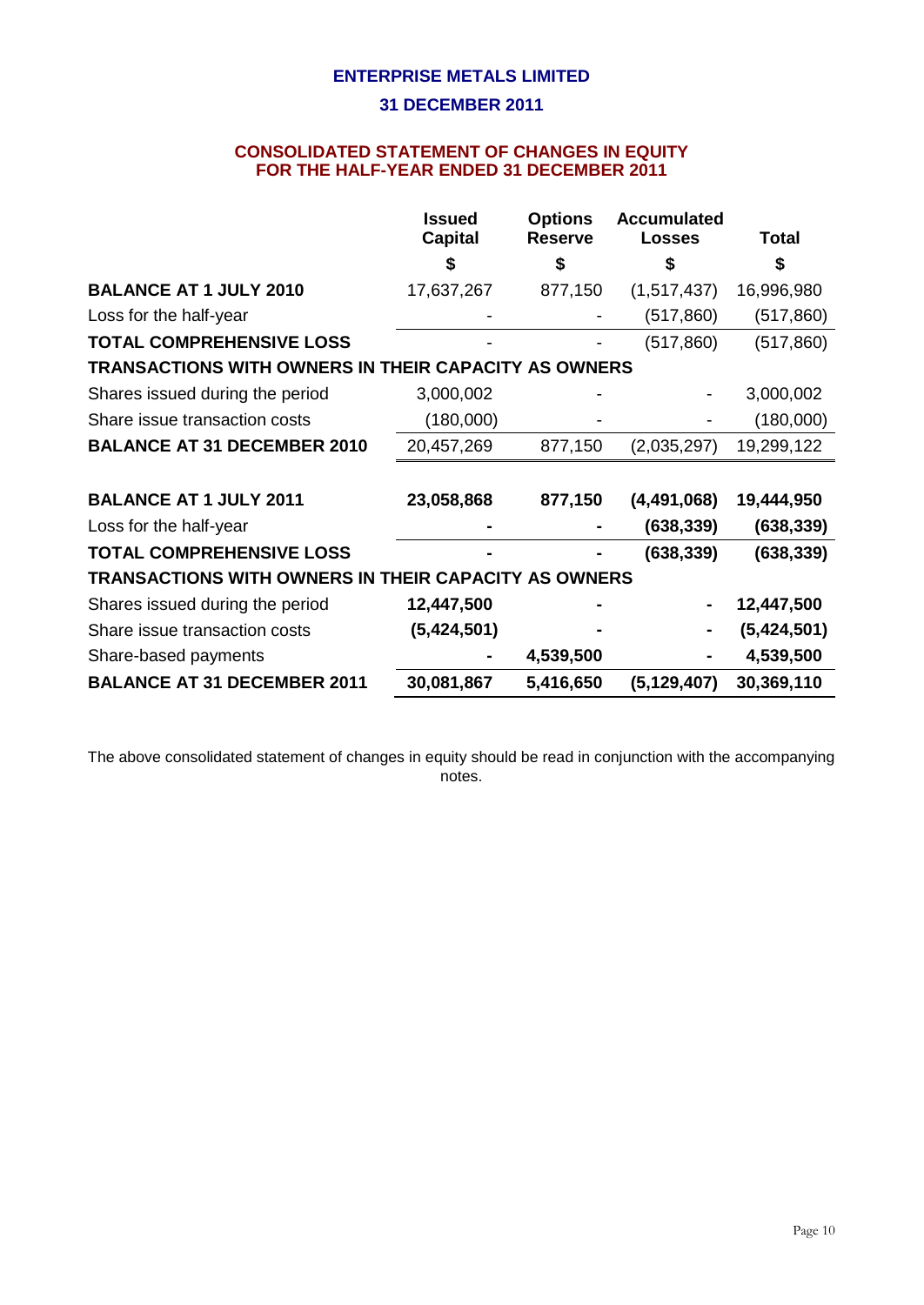## **CONSOLIDATED STATEMENT OF CASH FLOWS FOR THE HALF-YEAR ENDED 31 DECEMBER 2011**

|                                                                                                            | Half-year   |             |  |
|------------------------------------------------------------------------------------------------------------|-------------|-------------|--|
|                                                                                                            | 2011        | 2010        |  |
|                                                                                                            | S           | S           |  |
| <b>CASH FLOWS FROM OPERATING ACTIVITIES</b>                                                                |             |             |  |
| Payments to suppliers and employees                                                                        | (476, 450)  | (395, 537)  |  |
| Interest received                                                                                          | 258,254     | 33,235      |  |
| Other income                                                                                               | 8,303       | 101,493     |  |
| Net cash used in operating activities                                                                      | (209, 893)  | (260, 809)  |  |
| <b>CASH FLOWS FROM INVESTING ACTIVITIES</b>                                                                |             |             |  |
| Payments for exploration and evaluation expenditure                                                        | (2,551,752) | (1,746,455) |  |
| Payments for purchases of plant and equipment                                                              | (116, 939)  | (15, 279)   |  |
| Proceeds on sale of plant and equipment                                                                    | 8,000       |             |  |
| Net cash used in investing activities                                                                      | (2,660,691) | (1,761,734) |  |
| <b>CASH FLOWS FROM FINANCING ACTIVITIES</b>                                                                |             |             |  |
| Proceeds from issue of ordinary shares                                                                     | 12,400,000  | 3,000,002   |  |
| Payments of share issue transaction costs                                                                  | (883, 501)  | (180,000)   |  |
| Net cash provided by financing activities                                                                  | 11,516,499  | 2,820,002   |  |
| Net increase in cash and cash equivalents                                                                  | 8,645,915   | 797,459     |  |
|                                                                                                            |             |             |  |
| Cash and cash equivalents at the beginning of the half-year<br>CASH AND CASH EQUIVALENTS AT THE END OF THE | 2,839,508   | 2,166,400   |  |
| <b>HALF-YEAR</b>                                                                                           | 11,485,423  | 2,963,859   |  |

The above consolidated statement of cash flows should be read in conjunction with the accompanying notes.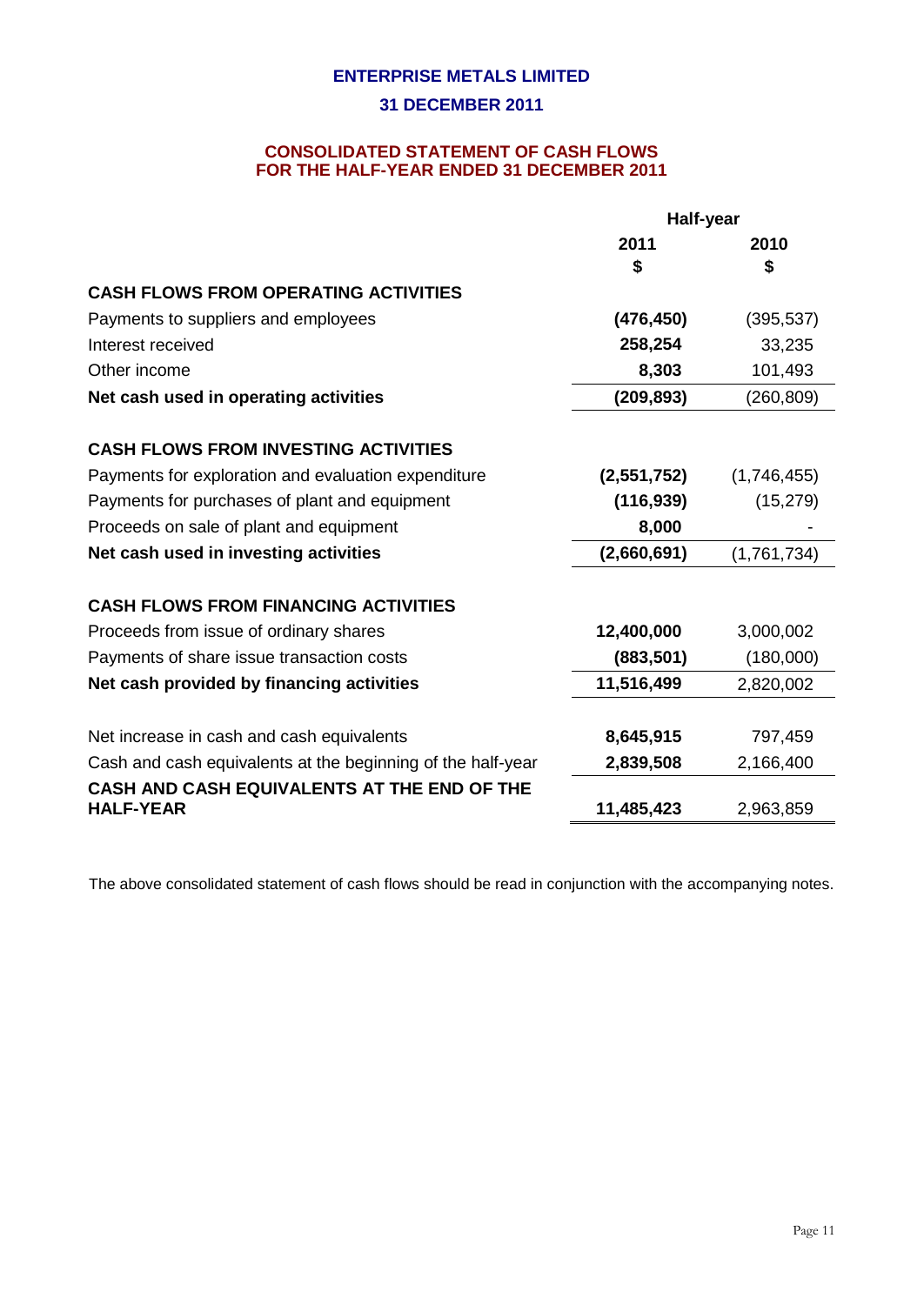#### **31 DECEMBER 2011**

## **NOTES TO THE CONSOLIDATED FINANCIAL STATEMENTS**

### **NOTE 1: BASIS OF PREPARATION OF THE HALF-YEAR FINANCIAL REPORT**

This consolidated interim financial report for the half-year reporting period ended 31 December 2011 has been prepared in accordance with Accounting Standard AASB 134 *Interim Financial Reporting* and the *Corporations Act 2001*.

This consolidated interim financial report does not include all the notes of the type normally included in an annual financial report. Accordingly, this report is to be read in conjunction with the annual report for the year ended 30 June 2011 and any public announcements made by Enterprise Metals Limited during the interim reporting period in accordance with the continuous disclosure requirements of the *Corporations Act 2001*.

The accounting policies adopted are consistent with those of the previous financial year and corresponding interim reporting period.

#### **Adoption of new and revised Accounting Standards**

In the half-year ended 31 December 2011, the Group has reviewed all of the new and revised Standards and Interpretations issued by the AASB that are relevant to its operations and effective for annual reporting periods beginning on or after 1 July 2011.

It has been determined by the Group that there is no impact, material or otherwise, of the new and revised Standards and Interpretations on its business and, therefore, no change is necessary to Group accounting policies.

The Group has also reviewed all new Standards and Interpretations that have been issued but are not yet effective for the half-year ended 31 December 2011. As a result of this review the Directors have determined that there is no impact, material or otherwise, of the new and revised Standards and Interpretations on its business and, therefore, no change necessary to Group accounting policies.

## **NOTE 2: SEGMENT INFORMATION**

The Directors have considered the requirements of AASB 8 – Operating Segments and the internal reports that are reviewed by the chief operating decision maker (the Board) in allocating resources and have concluded that at this time there are no separately identifiable segments.

The Group remains focused on mineral exploration over areas of interest solely in Western Australia.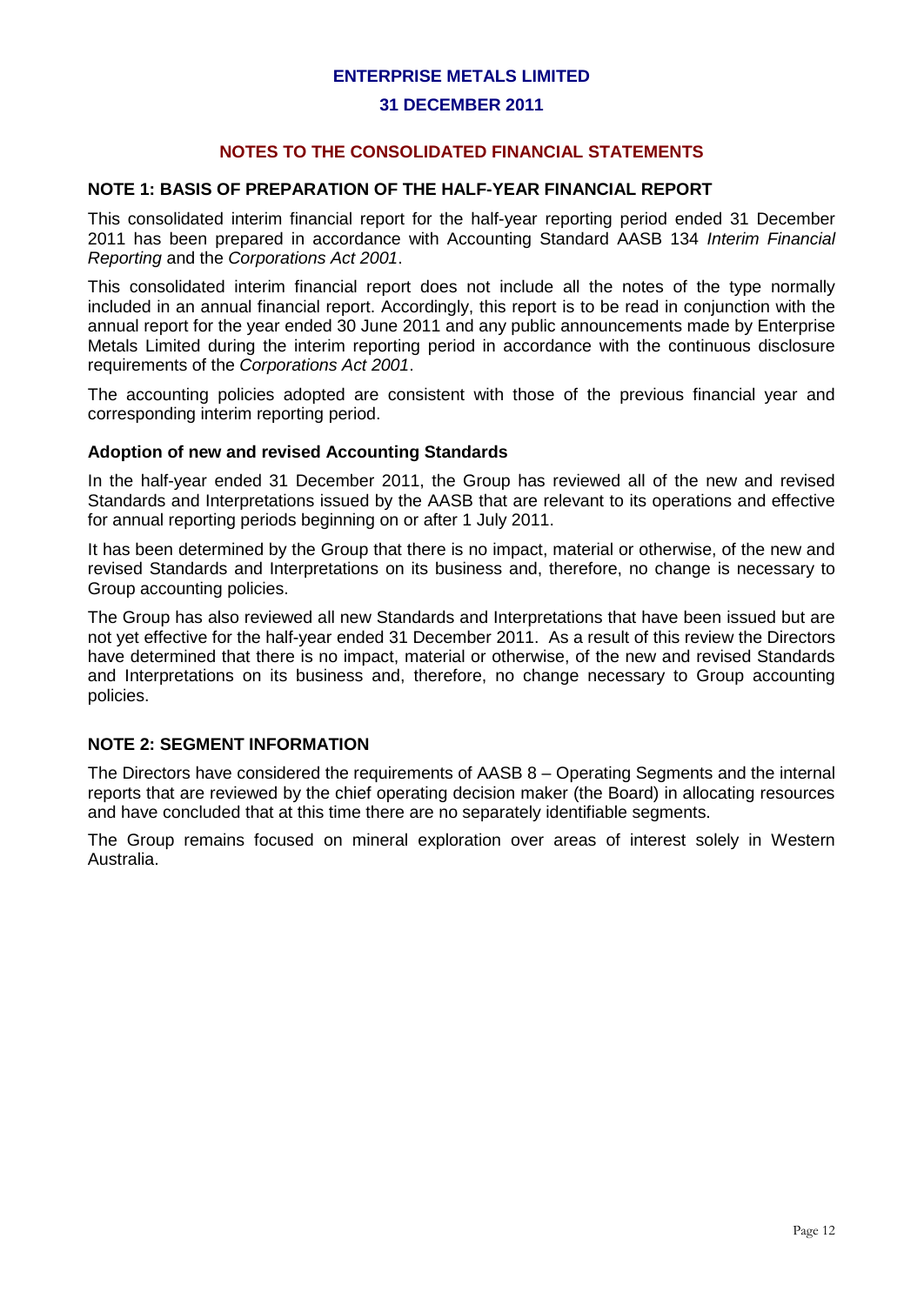## **NOTES TO THE CONSOLIDATED FINANCIAL STATEMENTS (continued)**

## **NOTE 3: CHANGES IN EQUITY SECURITIES ON ISSUE**

|                                                            | 2011<br><b>Shares</b> | 2011<br>\$  | 2010<br><b>Shares</b>    | 2010<br>\$ |
|------------------------------------------------------------|-----------------------|-------------|--------------------------|------------|
| Issues of ordinary shares during the<br>half-year          |                       |             |                          |            |
| Shares issued as consideration for<br>tenement acquisition | 250,000               | 47,500      |                          |            |
| Share placement at 20 cents per share                      | 62,000,000            | 12,400,000  | 15,000,000               | 3,000,002  |
| <b>Transaction costs</b>                                   |                       | (5,424,501) |                          | (180,000)  |
|                                                            | 62,250,000            | 7,022,999   | 15,000,000               | 2,820,002  |
|                                                            |                       |             | <b>Number of options</b> |            |

|                                                        | <b>INUITINGI UI UPITUITS</b> |           |
|--------------------------------------------------------|------------------------------|-----------|
|                                                        | 2011                         | 2010      |
| Movements of options during the half-year              |                              |           |
| Issued, exercisable at 25 cents, expiring 12 July 2013 | 20,000,000                   |           |
| Issued, exercisable at 25 cents, expiring 12 July 2014 | 35,000,000                   |           |
| Issued, exercisable at 25 cents, expiring 20 June 2012 | $\blacksquare$               | 7,500,035 |
|                                                        | 55,000,000                   | 7,500,035 |

## **NOTE 4: RELATED PARTY TRANSACTIONS**

During the half-year ended 31 December 2011, the Group purchased plant and equipment to the value of \$85,000 from Legend Mining Limited. Mr Dermot Ryan is a director of ASX listed Legend Mining Limited.

On 13 July 2011 the Company issued 62 million ordinary shares and 20 million options (exercisable at 25 cents on or before 12 July 2013) to SinoTech (Hong Kong) Corporation Limited ("SinoTech") on receipt of \$12.4 million cash. SinoTech is a subsidiary of Sinotech Minerals Exploration Co. Ltd. of which Dr Jingbin Wang and Dr Zhen Huang are both directors.

Associated with the above placement to SinoTech, 15 million underwriting options (exercisable at 25 cents on or before 12 July 2014) were issued to Worldtex Capital Resources Limited ("Worldtex"). Ms Anna Mao is CEO and director of Worldtex.

## **NOTE 5: CONTINGENCIES**

There has been no change in contingent liabilities or contingent assets since the last annual reporting date.

## **NOTE 6: SUBSEQUENT EVENTS**

No matter or circumstance has arisen since 31 December 2011, which has significantly affected, or may significantly affect the operations of the Group, the result of those operations, or the state of affairs of the Group in subsequent financial years.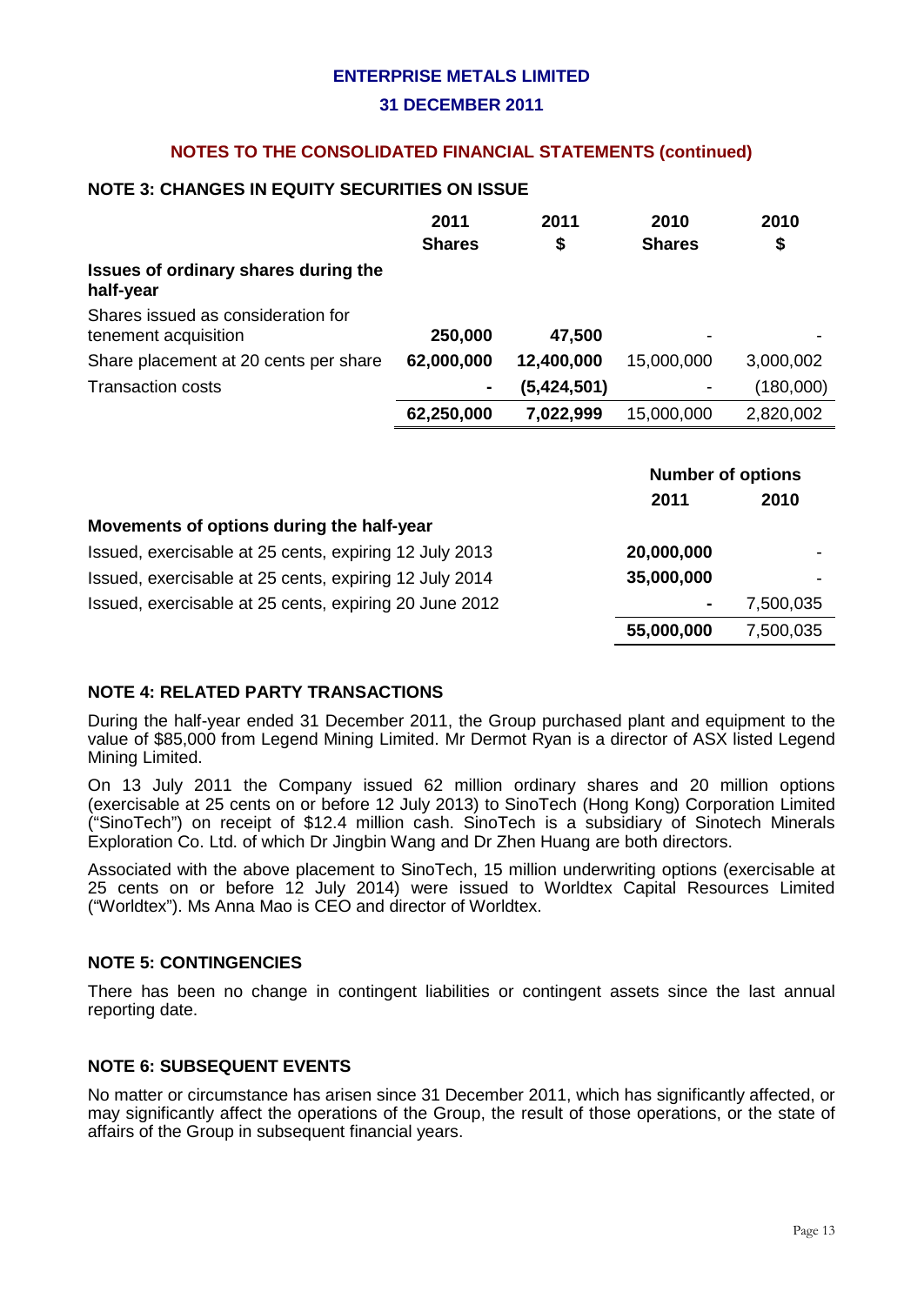## **DIRECTORS' DECLARATION**

In the directors' opinion:

- 1. the financial statements and notes set out on pages 8 to 13 are in accordance with the *Corporations Act 2001*, including:
	- (a) complying with Accounting Standards, the *Corporations Regulations 2001* and other mandatory professional reporting requirements; and
	- (b) giving a true and fair view of the consolidated entity's financial position as at 31 December 2011 and of its performance for the half-year ended on that date; and
- 2. there are reasonable grounds to believe that Enterprise Metals Limited will be able to pay its debts as and when they become due and payable.

This declaration is made in accordance with a resolution of the directors.

## **Dermot Ryan**

Managing Director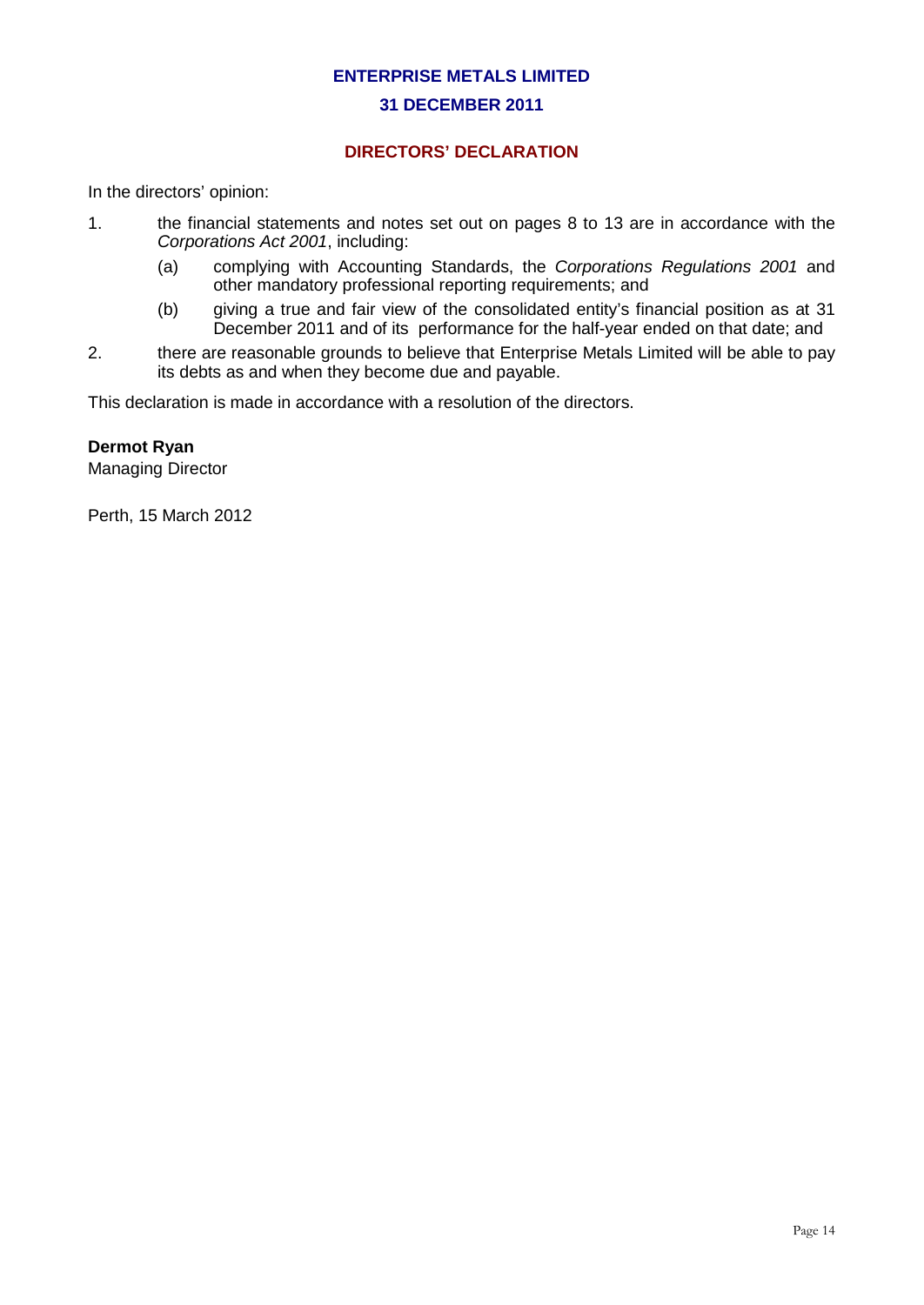

Grant Thornton Audit Pty Ltd ABN 94 269 609 023

10 Kings Park Road West Perth WA 6005 PO Box 570 West Perth WA 6872

**T** +61 8 9480 2000 **F** +61 8 9322 7787 **E** info.wa@au.gt.com **W** www.grantthornton.com.au

#### Independent Auditor's Review Report To the Members of Enterprise Metals Limited

We have reviewed the accompanying half-year financial report of Enterprise Metals Limited ('Company'), which comprises the consolidated financial statements being the statement of financial position as at 31 December 2011, and the statement of comprehensive income, statement of changes in equity and statement of cash flows for the half-year ended on that date, a statement of accounting policies, other selected explanatory notes and the directors' declaration of the consolidated entity, comprising both the Company and the entities it controlled at the half-year's end or from time to time during the half-year.

#### Directors' responsibility for the half-year financial report

The directors of the Company are responsible for the preparation and fair presentation of the half-year financial report in accordance with Australian Accounting Standards (including the Australian Accounting Interpretations) and the Corporations Act 2001. This responsibility includes establishing and maintaining internal controls relevant to the preparation and fair presentation of the half-year financial report that is free from material misstatement, whether due to fraud or error; selecting and applying appropriate accounting policies; and making accounting estimates that are reasonable in the circumstances.

#### Auditor's responsibility

Our responsibility is to express a conclusion on the consolidated half-year financial report based on our review. We conducted our review in accordance with the Auditing Standard on Review Engagements ASRE 2410: Review of a Financial Report Performed by the Independent Auditor of the Entity, in order to state whether, on the basis of the procedures described, we have become aware of any matter that makes us believe that the financial report is not in accordance with the Corporations Act 2001 including giving a true and fair view of the consolidated entity's financial position as at 31 December 2011 and its performance for the half-year ended on that date; and complying with Accounting Standard AASB 134: Interim Financial Reporting and the Corporations Regulations 2001. As the auditor of Enterprise Metals Limited, ASRE 2410 requires that we comply with the ethical requirements relevant to the audit of the annual financial report.

Grant Thornton Australia Limited is a member firm within Grant Thornton International Ltd. Grant Thornton Il the member firms are not a worldwide partnership. Grant Thornton Australia Limited, together with its subsidiaries and related entities, delivers its services independently in Australia

Liability limited by a scheme approved under Professional Standards Legislation